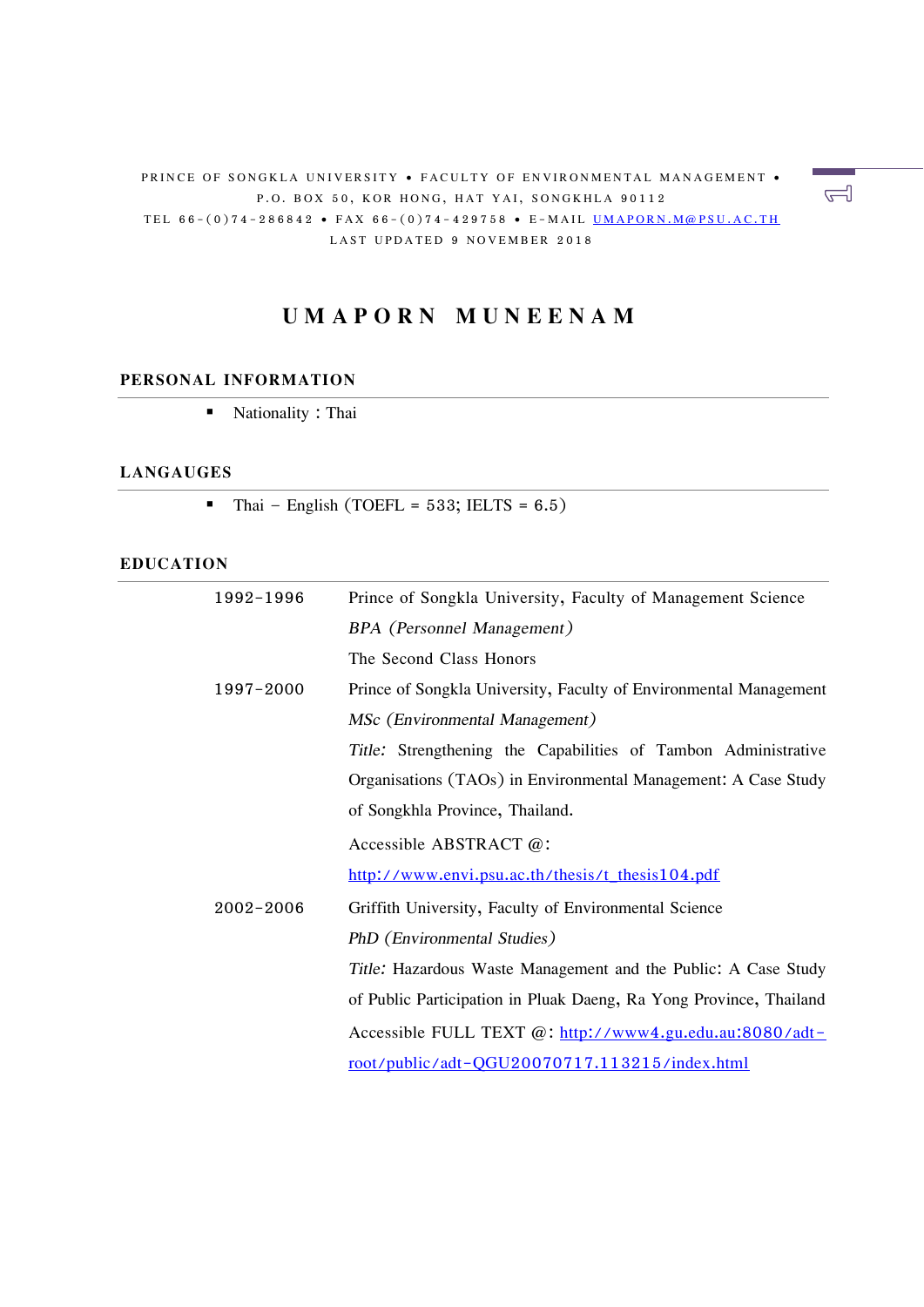### **PRESENT**

| 2000          | Faculty of Environmental Management, Prince of Songkla        |
|---------------|---------------------------------------------------------------|
|               | University                                                    |
| 2008-2011     | Lecturer                                                      |
|               | Peace Studies Institute, Prince of Songkla University         |
|               | Chairman of Conflict and Peace Studies Master Program         |
| 2009-2011     | Faculty of Environmental Management, Prince of Songkla        |
|               | University                                                    |
|               | <b>Assistant Dean for International Affairs</b>               |
| 2009          | Assistant Professor; Approved 2011                            |
| (Submitted)   |                                                               |
| 1 Dec 2014-   | Deputy Dean for Information Technology, Public Relations, and |
| 31 March 2015 | <b>Student Affairs</b>                                        |
| 1 April 2015- | Deputy Dean for International Affairs, Public Relations, and  |
| 28 February   | <b>Student Affairs</b>                                        |
| 2017          |                                                               |
| 11 July 2013  | Associate Professor; Approved 29 August 2015                  |
| (Submitted)   |                                                               |

### **TEACHING ACTIVITIES**

| 2000-2018 | Lecturer                                                      |
|-----------|---------------------------------------------------------------|
|           | <b>Environmental Communication</b>                            |
|           | Science, Technology, and Society (Social Issue; International |
|           | Programme for International Business Administration Students, |
|           | Prince of Songkla University)                                 |
|           |                                                               |
| Present   | Co-Lecturer                                                   |
|           | Environmental Impact Assessment (Social Issue)                |
|           | Occupational Health Risk Assessment: Risk Communication       |
|           | Seminar: Contemporary Conflict Management 1-3                 |
|           | Seminar: Environmental Management                             |
|           | Research Methodology (Qualitative Approach)                   |
|           | Lecturer                                                      |
|           | <b>Public Participation and Communication</b>                 |
|           | Ecotourism Impact Assessment                                  |
|           |                                                               |

 $\mathbb{Q}$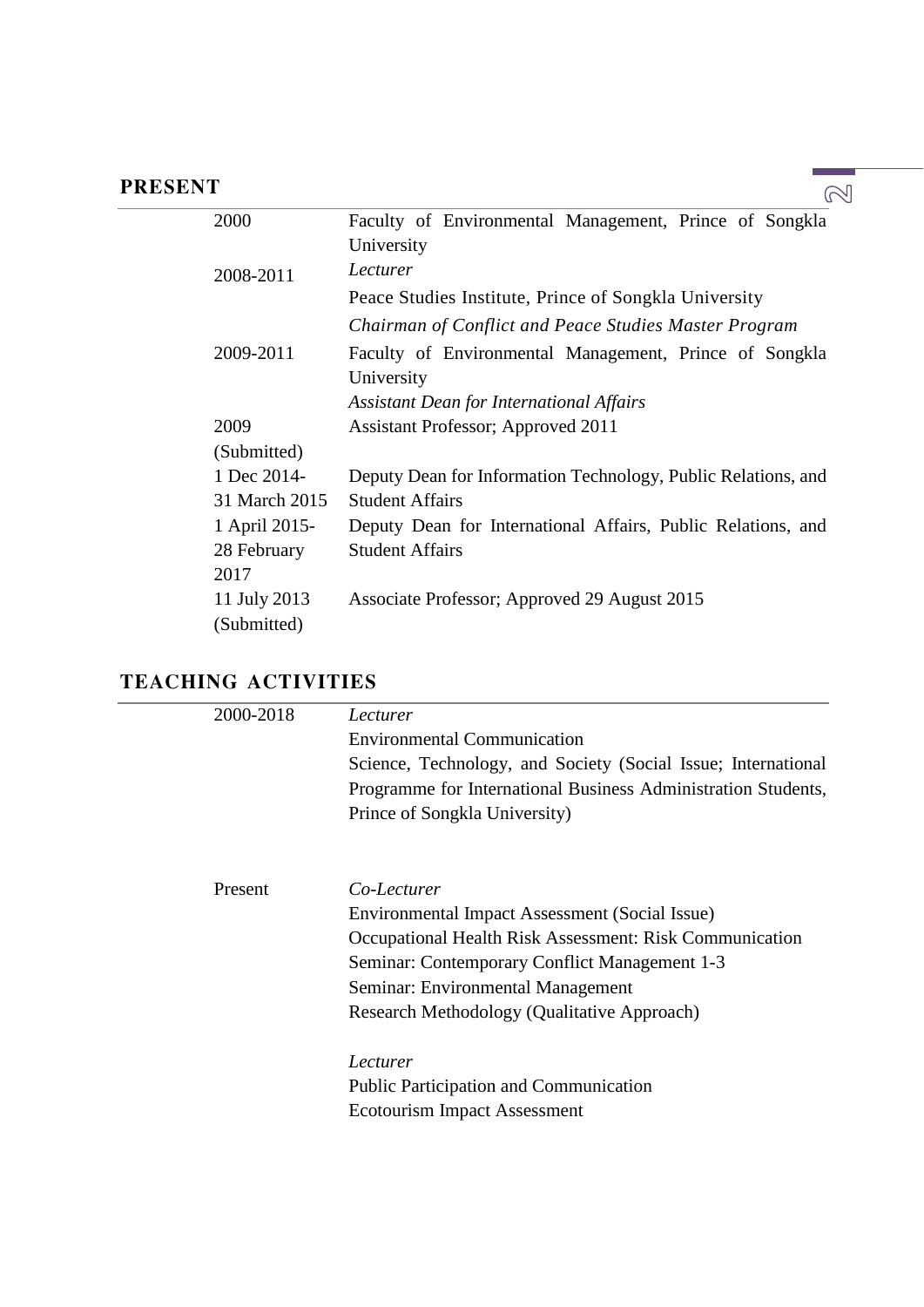# **PUBLICATIONS**

| 1)  | 2017 | Muneenam, U., Suwannattachote, P. & Mustikasari R.S. (2017). Interpretation of shared<br>culture of Baba and Nyonya for tourism linkage of four countries in the ASEAN community.<br>Kasetsart Journal of Social Sciences, 38 (3), 251-258. ISSN: 2452-3151; SCOPUS index.                                                                                                                                                                                                                       |
|-----|------|--------------------------------------------------------------------------------------------------------------------------------------------------------------------------------------------------------------------------------------------------------------------------------------------------------------------------------------------------------------------------------------------------------------------------------------------------------------------------------------------------|
| 2)  | 2017 | Muneenam, U. & Suwannattachote, P. (2017). Food Security Conditions of the Three<br>Communities in the Conservation Areas of Southern Thailand. The International Journal of<br>Interdisciplinary Environmental Studies, 12 (2), 1-19. ISSN: 2329-1621; SCOPUS index.<br>Accessible FULL PAPER @: http://ijienst.cgpublisher.com/product/pub.270/prod.73                                                                                                                                         |
| 3)  | 2015 | Muneenam, U. (2015). Public participation in the Environmental Health Impact Assessment<br>(EHIA) in Thailand. The International Journal of Interdisciplinary Environmental Studies, 10<br>21-28. ISSN: 2329-1621; SCOPUS index. Accessible FULL<br>(2),<br>PAPER<br>$\omega$ :<br>http://ijienst.cgpublisher.com/                                                                                                                                                                               |
| 4)  | 2014 | Muneenam, U. & Kaosol, T. (2014). Are We There (Sustainable Development) Yet ?:<br>Analytical Results of Participation in the Case of the Pak Bara Deep-Sea Port (Phase I), Satun<br>Province, Thailand. The International Journal of Civic, Political, and Community Studies, 11<br>$1-8.$ ISSN: $2327-0047;$<br>SCOPUS index.<br>Accessible FULL PAPER<br>$\omega$ :<br>(1),<br>http://ijhcpc.cgpublisher.com/product/pub.249/prod.44                                                          |
| 5)  | 2013 | Muneenam, U. (2013). Public Risk Perception: Things That The Environmentalist And The                                                                                                                                                                                                                                                                                                                                                                                                            |
|     |      | Hazardous Substance Manager Must Know.  (การรับรู้ความเสี่ยงของประชาชน:  สิ่งที่นักการ                                                                                                                                                                                                                                                                                                                                                                                                           |
|     |      | จัคการสิ่งแวคล้อมและของเสียอันตรายต้องรู้). 1st Edition. Songkhla: Joyprint. ISBN: 978-                                                                                                                                                                                                                                                                                                                                                                                                          |
| 6)  | 2012 | 616321-638-0. [in Thai]<br>Muneenam, U. & Suwannattachote, P. (2012). Survey of Local Wisdom in the Plant Genetic                                                                                                                                                                                                                                                                                                                                                                                |
|     |      | Conservation Project under The Royal Initiative of Her Royal Highness Princess Maha Chakri<br>Sirindhorn (RSPG) at the Rajjaprabha Dam, Electricity Generating Authority of Thailand.<br>Kasetsart Journal (Social Sciences), 33 (2), 286-296. ISSN: 0125-8370; SCOPUS index. [in<br>Thai]                                                                                                                                                                                                       |
| 7)  | 2011 | Muneenam, U. (2011). Recording of Phi Phi Islands Legends for Developing Self-Guiding<br>Booklet Interpretation. The International Journal of Environmental, Cultural, Economic &<br>Social Sustainability, 7 (3), 351-364. ISSN: 1832-2077; SCOPUS index. Accessible FULL<br>PAPER @: http://ijs.cgpublisher.com/product/pub.41/prod.805                                                                                                                                                        |
| 8)  | 2011 | Muneenam, U. (2011). Gender Equity Policy and Participation in Hazardous Substance<br>Management: A Case Study of Siting the Coal Storage and Size Separation Area. Kasetsart<br>Journal (Social Sciences), 32 (1), 41-54. ISSN: 0125-8370; SCOPUS index. [in Thai]                                                                                                                                                                                                                              |
| 9)  | 2010 | Muneenam, U. (2010). New coal possessor concerns environment: Law and community.                                                                                                                                                                                                                                                                                                                                                                                                                 |
| 10) | 2009 | Environmental Journal, 14 (1), 31-34. [in Thai]<br>Muneenam, U. (2009). Recording Legends of Phi Phi Islands, Krabi Province for the Language<br>and Cultural Interpretation. Journal of Liberal Arts, 1 (1), 61-81. [in Thai]                                                                                                                                                                                                                                                                   |
| 11) | 2009 | Muneenam, U., & Srichoo, P. (2009). Participation Model and Community-Based Tourism<br>Marketing Plan of Palm, Paddy and Sea, Sathing Phra District, Songkhla Province, Thailand.<br>International Thai Tourism Journal, (2). Accessible FULL PAPER<br>http://www.ttresearch.org/home/images/2552_2/cbt-<br>%E0%B8%AD%E0%B8%B8%E0%B8%A1%E0%B8%B2%E0%B8%9E%E0%B8%A3_aft<br>erproof.pdf. [in Thai]                                                                                                 |
| 12) | 2007 | Muneenam, U., & Ratanachai, C. (2007). Application of Public Participation in the Decision-<br>Making Regarding the Environmental Impacts of Poverty Alleviation: A Case Study of The                                                                                                                                                                                                                                                                                                            |
|     |      | Royal Development Project, Hua Pa Khieo, Phattalung, Thailand. The International Journal of<br>Interdisciplinary Social Sciences , 2 (2), 263-270. ISSN: 1833-1882; SCOPUS index.<br>Accessible FULL PAPER @: http://umapornmuneenam.cgpublisher.com/                                                                                                                                                                                                                                            |
| 13) | 2002 | Fien, J., Chatchai, R., <i>Umaporn, M.</i> and Rapeepun, S. (2002) Participatory Planning as<br>Environmental Adult Education for Enhancing Local Governance at the Tambon<br>Thailand<br>$\overline{\phantom{m}}$<br>Administrative<br>Organisation Level in<br><b>JOURNAL</b><br>OF<br><b>APPLIED</b><br>ENVIRONMENTAL EDUCATION AND COMMUNICATION, Vol. 1, No. 4, 255-262.<br>Accessible FULL PAPER @:<br>http://www.ingentaconnect.com/content/routledg/ueec/2002/00000001/00000004/art00007 |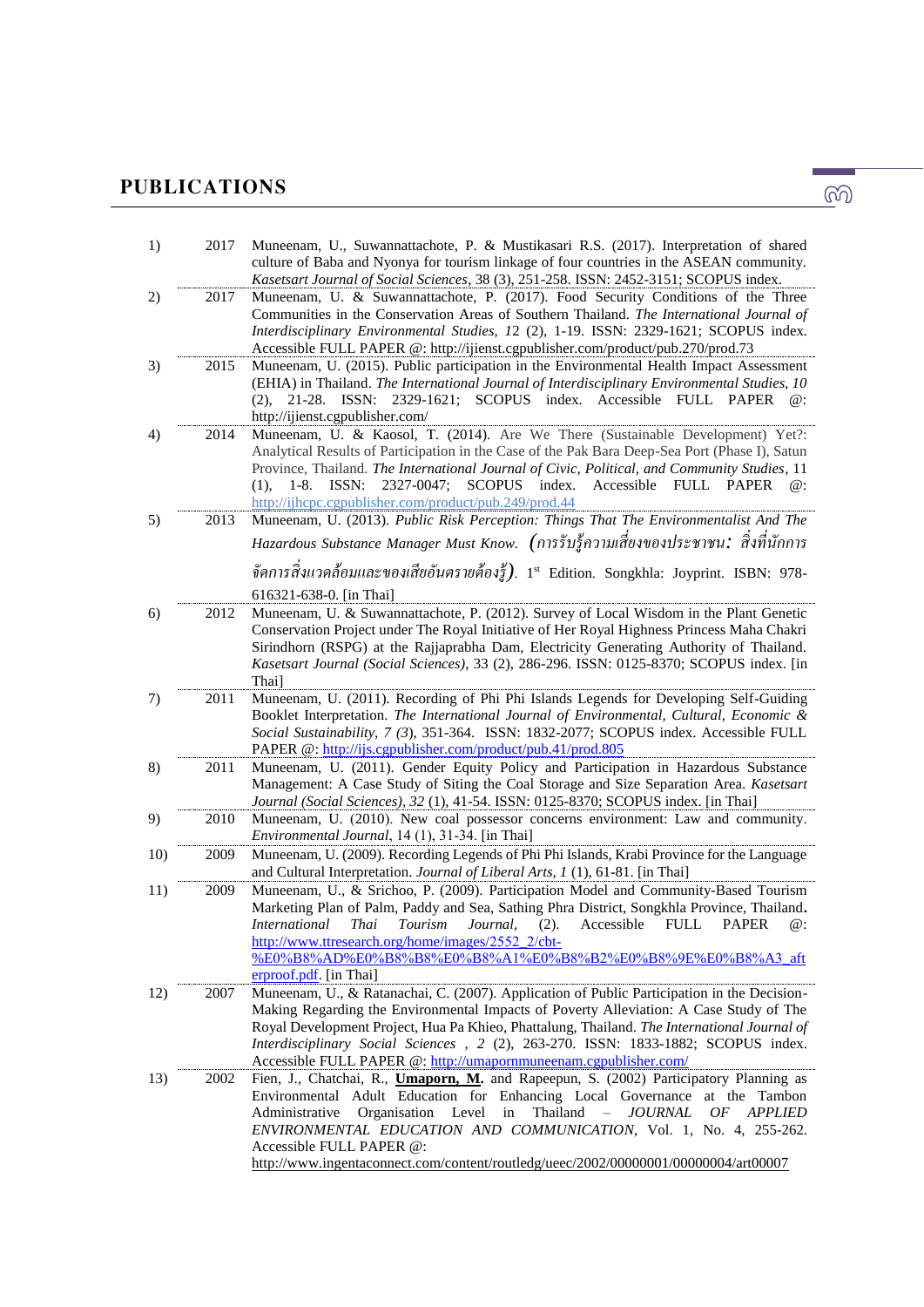## **CONFERENCE PARTICIPATION**

| 1)  | 16 March<br>2018            | Muneenam, U. & Suwannattachote, P. (15-16 March 2018). Value Chain<br>Management: A Review for Socio-Economic Development. Paper presented at<br>the 18 <sup>th</sup> International Conference on Knowledge, Culture, and Change in<br>Organizations and the Organization Knowledge Community, University of<br>Konstanz, Konstanz, Germany.                         |
|-----|-----------------------------|----------------------------------------------------------------------------------------------------------------------------------------------------------------------------------------------------------------------------------------------------------------------------------------------------------------------------------------------------------------------|
| 2)  | 27 July<br>2017             | Muneenam, U. & Suwannattachote, P. (26-28 July 2017). Food Security of the<br>Three Communities at The Conservation Areas, Southern Thailand. Paper<br>presented at the 12 <sup>th</sup> International Conference on Interdisciplinary Social<br>Sciences, International Conference Center, Hiroshima, Japan.                                                        |
| 3)  | 28<br>December<br>2016      | Muneenam, U. & Suwannattachote, P. (28-29 December 2016). Food Security<br>of the Three Communities at The Conservation Areas, Southern Thailand.<br>Paper presented at the 4 <sup>th</sup> International Conference on Agriculture Animal<br>Sciences, Aquaculture and Fisheries 2016, Colombo, Sri Lanka.                                                          |
| 4)  | 4 August<br>2016            | Muneenam, U. (2016, 2-5 August). Geographic Information System (GIS) and<br>Village Socio-economic Database Presentation: Communication Tools for<br>Environmental Decision-makers and Lay People. Paper presented at the<br>Eleventh International Conference on Interdisciplinary Social Sciences<br>Conference, Imperial College London, London, United Kingdom.  |
| 5)  | 22 July<br>2015             | Muneenam, U. & Suwannattachote, P. (2015, 22-24 July). Baba-Nyonya<br>Cultural Interpretation in Four Countries. Paper presented at the 11 <sup>th</sup> Naresuan<br>Research Conference, Naresuan University, Pitsanulok Province, Thailand.                                                                                                                        |
| 6)  | 14 June<br>2015             | Muneenam, U. (2015, 11-14 June). Public participation in the Environmental<br>Health Impact Assessment (EHIA) in Thailand. Paper presented at the Tenth<br>International Conference on Interdisciplinary Social Sciences Conference,<br>University of Split, Split, Croatia.                                                                                         |
| 7)  | 29 May<br>2015              | Muneenam, U. & Suwannattachote, P. (2015, 28-29 May). Baba-Nyonya<br>Cultural Interpretation in Four Countries. Paper presented at the IMT-GT<br>Symposium<br>International<br>Livable<br>Old<br>2015<br>Town<br>Tourism,<br>on<br>Songkhlarajabhat University, Songkhla Province, Thailand.                                                                         |
| 8)  | 15 January<br>2014          | Muneenam, U. & Suwannattachote, P. (2014, 15 January). Local Wisdom<br>Conservation through Interpretation. Paper presented at the Tenth<br>International Social Science Symposium on 'Social Innovation for Sustainable<br>Development in ASEAN Community', Wiang Inn Hotel, Chiang Rai Province,<br>Thailand. (Best Practice Award Recipient)                      |
| 9)  | 19-21 June<br>2013          | Muneenam, U. & Kaosol, T. (2013, 19-21 June). Are We There (Sustainable<br>Development) Yet?: Analytical Results of Participation in the Case of the Pak<br>Bara Deep-Sea Port Project in Satun Province, Thailand. Paper presented at<br>the Eleventh International Conference on New Directions in the Humanities,<br>Eötvös Loránd University, Budapest, Hungary. |
| 10) | $3 - 5$<br>November<br>2011 | Muneenam, U. & Suwannattachote, P. (2011, 3-5 November). Ka-Pao:<br>Ethnobilogical Knowledge at Sang Canal. Poster presented at the Fifth<br>National Conference on Thai resources go confident worldwide, Rajamangala<br>University of Technology Isan, Nakhonratchasima Province, Thailand.                                                                        |
| 11) | 5-7 January<br>2011         | Muneenam, U. (2011, 5-7 January). Recording of Phi Phi Islands Legends<br>for Developing Self-Guiding Booklet Interpretation. Paper presented at the                                                                                                                                                                                                                 |

 $\mathbb{Q}$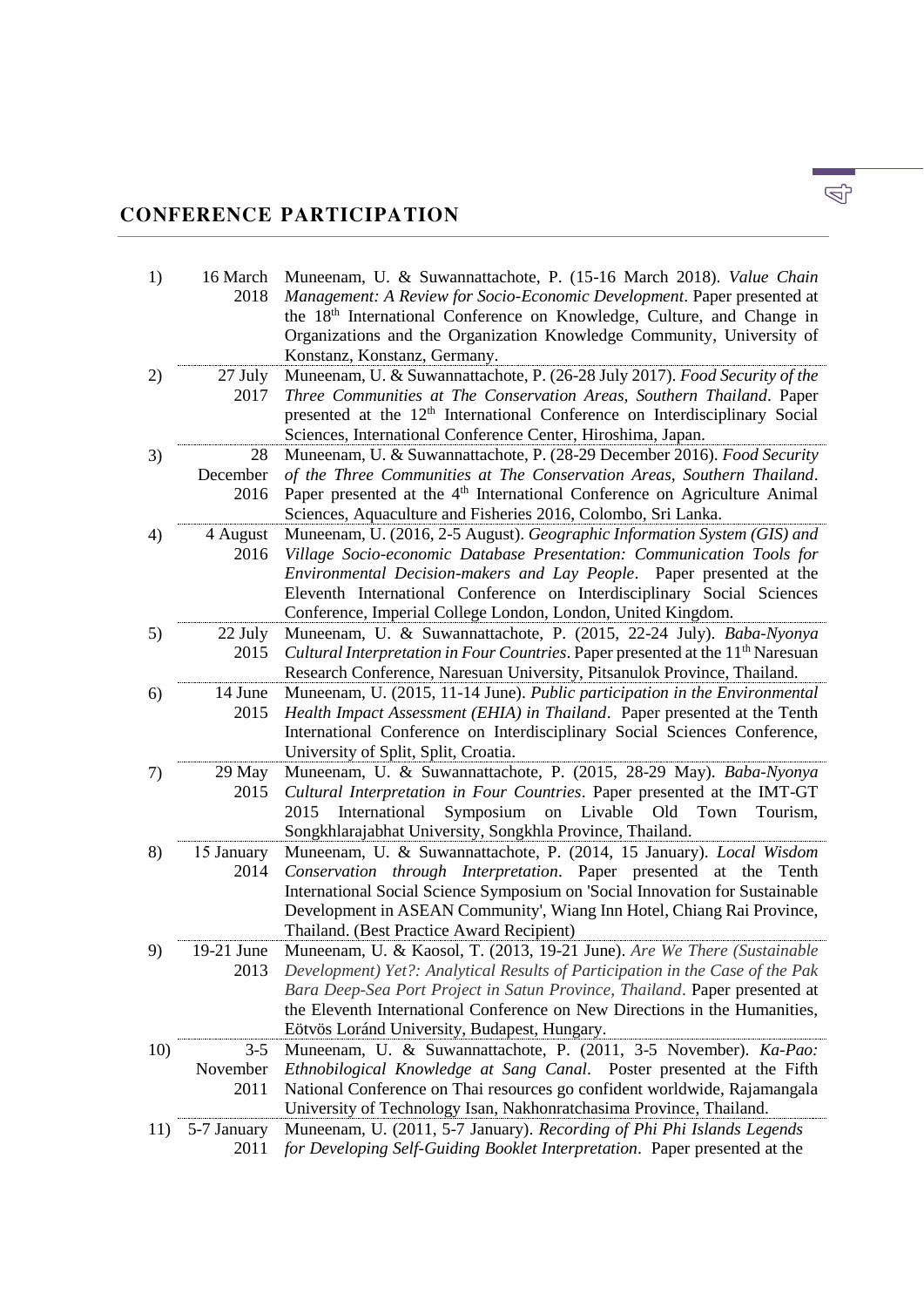|              | Seventh International Conference on Environmental, Cultural, Economic &<br>Social Sustainability, University of Waikato, Hamilton, New Zealand. |
|--------------|-------------------------------------------------------------------------------------------------------------------------------------------------|
| 21-23        | Muneenam, U. (2010, 21-23 January). Public Risk Perception on Coal                                                                              |
| January      | Storage and Separation Area, Chanong Sub-District, Chana District,                                                                              |
| 2010         | Songkhla Province. Paper presented at the Second National Conference on                                                                         |
|              | Sustainable Community Development, Khon Kaen University, Nong Khai                                                                              |
|              | Campus, Thailand.                                                                                                                               |
| 12-14        | Muneenam, U. & Visutthisamajarn, P. (2008, 12-14 March). Public                                                                                 |
| March        | Participation in the Initial Environmental Examination: A Case Study of the                                                                     |
| 2008         | Permanent House Construction for Tsunami Survivors on the Phi Phi Don                                                                           |
|              | Island, Thailand. Poster presented at the Seventh National Environmental                                                                        |
|              | Conference, Chulabhorn Research Institute, Bangkok, Thailand.                                                                                   |
| $10-13$ July | Muneenam, U. & Ratanachai, C. (2007, 10-13 July). Public Participation in                                                                       |
| 2007         | Rural Poverty Alleviation : A Case Study of the Royal Development Project,                                                                      |
|              | Hua Pa Khieo, Phatthalung, Thailand. Paper presented at the Second                                                                              |
|              | International Conference on Interdisciplinary Social Sciences, University of                                                                    |
|              | Granada, Granada, Spain.                                                                                                                        |
| $5-8$        | Muneenam, U. (2005, 5-8 December). Hazardous Waste Management and                                                                               |
| December     | The Community: A Case Study of Public Participation in Ta Sit, Pluak                                                                            |
| 2005         | Daeng, Ra Yong Province, Thailand. Paper presented at the Annual                                                                                |
|              | Conference of The Australian Sociological Association: Place, Community,                                                                        |
|              | Change, University of Tasmania, Tasmania, Australia.                                                                                            |
|              |                                                                                                                                                 |

### **STUDENTS' SUPERVISION AND CONFERENCE PRESENTATIONS**

| 1) | 2017 | Thamruksa, P. and Muneenam, U. (3-4 May 2017). Roles of Organisations in Kuan<br>Kreng Peat Swamp forest Fire Management at Bor Lor and Thale Noi Non-Hunting<br>Areas, Nakhon Si Thammarat Province. Paper presented at the 27th Thaksin<br>University National Academic Conference. Songkhla, Thailand. [Master: in Thai]                                                               |
|----|------|-------------------------------------------------------------------------------------------------------------------------------------------------------------------------------------------------------------------------------------------------------------------------------------------------------------------------------------------------------------------------------------------|
| 2) | 2016 | Phuthong, P., Tonnayopas, D. and Muneenam, U. (2016, 5-9 June). Coastal<br>Inundation Assessment: A Case Study of the Sathing-Phra Peninsula, Thailand. Paper<br>presented at the 7th International Conference on Water Resources and Environment<br>Research (ICWRER2016). Kyoto TERRSA, Kyoto, Japan. [PhD]                                                                             |
| 3) | 2015 | Navykarn, K. and Muneenam, U. (2015, 24-25 December). Waste Management<br>Education for Sustainable Islands. Paper presented at the 5th International Conference<br>on Sustainable Community Development: "The future of development towards<br>stability, prosperity and sustainability in ASEAN community". Centara Hotel and<br>Convention Center, Khon Kaen Province, Thailand. [PhD] |
| 4) | 2015 | Lemkatem, H.; Chuaduangpui, P.; and <b>Muneenam, U.</b> (2015, 26 June). Perception of<br>Key Informants on Conservation of Vulnerable Fish: Prophagorus nieuhofii in Kuan<br>Kreng Swamp Srea, nakhon Si Thammarat Province. Paper presented at the 6 <sup>th</sup> Hatyai<br>National Conference. Hatyai University, Songkhla Province, Thailand. [Master: in<br>Thai]                  |
| 5) | 2015 | Wisitpaiboon, S.; Somboonsuke, B.; and <b>Muneenam, U.</b> (2015, 10-12 June).<br>Environmental friendly production model of rubber Fund Cooperation in Songkhla<br>Province. Paper presented at the 25 <sup>th</sup> Thaksin University Annual Conference:<br>"Research for future of Thailand". Thaksin University, Songkhla Province, Thailand.<br>[Master: in Thai]                   |
| 6) | 2015 | Whangarhem, J. and <b>Muneenam, U.</b> (2015, 10 May). The Development of Natural<br>Resources Educational Sites for Ecotourism Trail, Khao Jed Yod (Seven Hills),<br>Phattalung and Trang Provinces. Paper presented at the 3 <sup>rd</sup> National Academic                                                                                                                            |

 $\underline{\mathbb{L}}$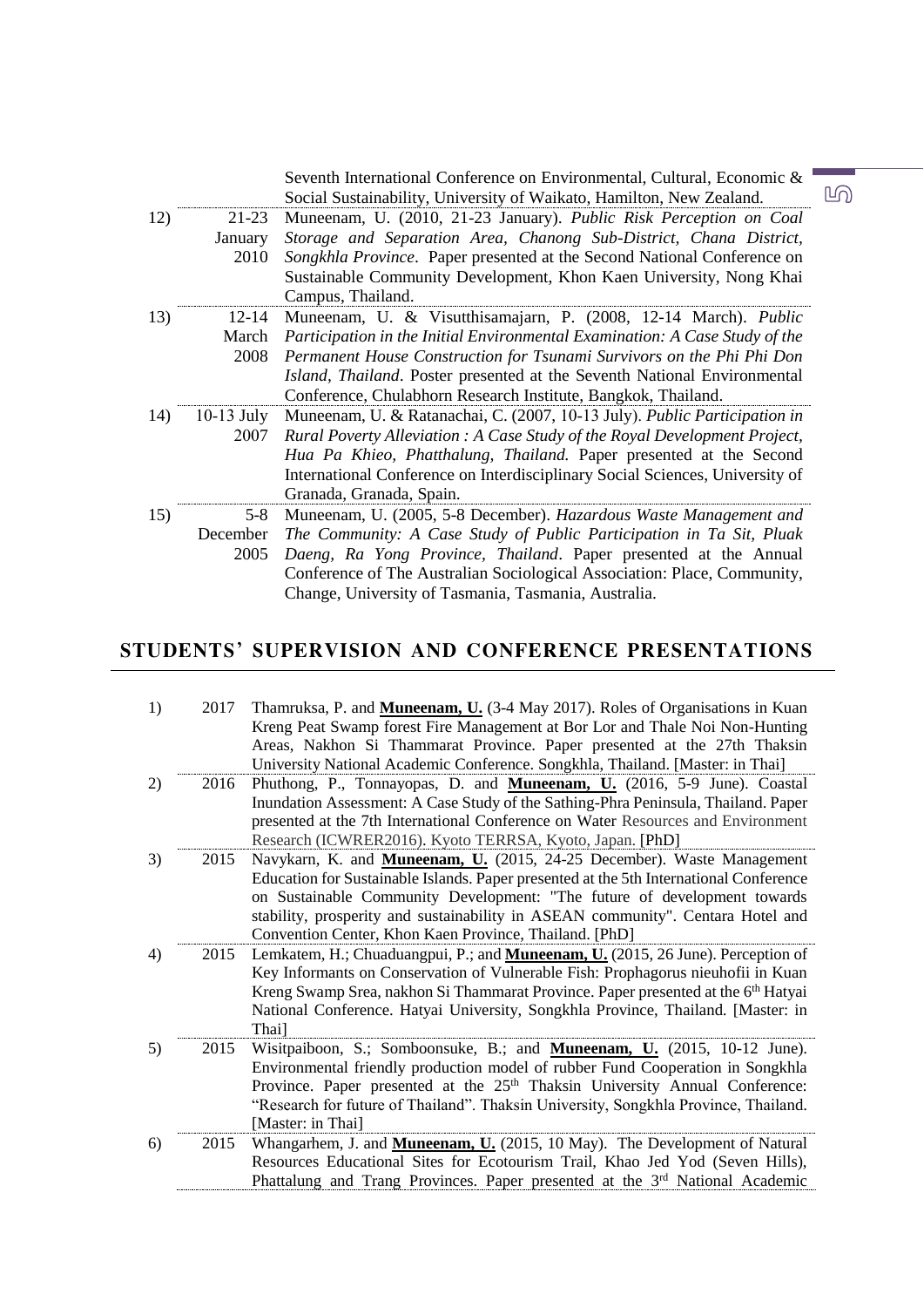|     |      | Conference: "Industry and Technology: Innovation and Technology for Stable Energy<br>and Sustainable Environment". Baan Somdejchaophaya Rajabhat University,    |
|-----|------|-----------------------------------------------------------------------------------------------------------------------------------------------------------------|
|     |      | Ambassador City Jomthien Hotel, Chonburi Province, Thailand. [Master: in Thai]                                                                                  |
| 7)  | 2014 | Maprasit, R.; Muneenam, U.; and Yongchalermchai, C. (2015, 3-6 February).<br>Community Adaptation in Landslide Hazard Area at Na Khao Sub-District, Khao        |
|     |      | Phanom District, Krabi Province. Paper presented at the 53 <sup>rd</sup> Kasetsart University                                                                   |
|     |      | Annual Conference: Smart Agriculture "The Future of Thailand". Kasetsart                                                                                        |
|     |      | University, Bangkok, Thailand. [Master: in Thai]                                                                                                                |
| 8)  | 2014 | Navykarn, K. and Muneenam, U. (2014, 17-18 July). Waste Management Education                                                                                    |
|     |      | for Sustainable Islands. Paper presented at the 5th RMUTP International Conference                                                                              |
|     |      | on Science, Technology and Innovation for Sustainable Development: "The Road                                                                                    |
|     |      | towards A Green Future". Pullman Bangkok King Power, Bangkok, Thailand. [PhD]                                                                                   |
| 9)  | 2014 | Maneeneam, P. and Muneenam, U. (2014, 10-12 June). Survival of Irrawaddy<br>Dolphin in Songkhla Lake Basin: Perception, Risk and Extinction. Paper presented at |
|     |      | the 4th Marine Science Conference "Blue Ocean Science". The 60th Anniversary of                                                                                 |
|     |      | His Majesty the King's Accession to the Throne International Convention Center,                                                                                 |
|     |      | Prince of Songkla University, Songkhla Province, Thailand. [Master: in Thai]                                                                                    |
| 10) | 2013 | Lateh, H.; Rattanamanee, P.; and Muneenam, U. (2013, 16-17 May). How To Raise                                                                                   |
|     |      | Public Acceptance Amidst Of Conflict In Coastal Erosion Prevention Measure: The                                                                                 |
|     |      | Developer Perspective Of Artificial Reefball Project At Paseyawor Sub-District,                                                                                 |
|     |      | Saiburi District, Pattani Province, Thailand. Paper presented at the ASSURE 2013                                                                                |
|     |      | Conference "Towards a sustainable Earth system environment in Asia Pacific and                                                                                  |
|     |      | beyond". BP Samila Beach Hotel and Resort, Songkhla Province, Thailand. [Master]                                                                                |
| 11) | 2013 | Boonlaeiad, S. & Muneenam, U. (2013, 7 May). Conflict Resolution in Coal                                                                                        |
|     |      | Utilisation in Industrial Factory: A Case Study of Prik Sub-district, Sadao District,                                                                           |
|     |      | Songkhla Province. Paper presented at the 2013 Academic Conference "Lanna Society"<br>and The Trend of ASEAN Development". Social Research Institute, Chiangmai |
|     |      | University, Chiangmai Province, Thailand. [Master: in Thai]                                                                                                     |
| 12) | 2011 | Songmuangsuk, S., Chanchayanon, T., & Muneenam, U. (2011, 23-24 December).                                                                                      |
|     |      | Conflict Management between Medical Profession and Healthcare Consumer at A                                                                                     |
|     |      | Tertiary-Care Hospital. Paper presented at The 23rd National Graduate Research                                                                                  |
|     |      | (GRAD23).<br>Rajamangala<br>Technology<br>Conference<br>University<br>of<br>Isan,                                                                               |
|     |      | Nakhonratchasima Province, Thailand. [Master: in Thai]                                                                                                          |
| 13) | 2010 | Siripongprapan M., Muneenam, U., & Na Pattalung, N. (2010, 3 July). The<br>Environmental Learning Activities on Global Warming for Students of Primary Level    |
|     |      | 5: A Case Study of Municipality 1 (Eangsiengsamakkee) School, Hat Yai District,                                                                                 |
|     |      | Songkhla Province. Paper presented at the National Research Conference 2010.                                                                                    |
|     |      | Novotel Centara Hat Yai, Songkhla Province, Thailand. [Master: in Thai]                                                                                         |
| 14) | 2009 | Jongsrisukthawee, K., <b>Muneenam, U.</b> , & Siriwathananukul, Y. (2009, 23-24 April).                                                                         |
|     |      | Influencing Farmers' Practice towards Pig Farm Environmental<br>Factors                                                                                         |
|     |      | Management. Paper presented at the Second National Academic Conference. King                                                                                    |
|     |      | Mongkut's Institute of Technology Ladkrabang, Bangkok, Thailand. [Master: in Thai]                                                                              |
| 15) | 2008 | Meerungreung, A., Muneenam, U., & Choosuk, C. (2008, 28-30 August).                                                                                             |
|     |      | Community Participation and A Trend of Water Resource Conservation: A Case                                                                                      |
|     |      | Study of Hae Canal Community, Hatyai District, Songkhla Province. Paper presented                                                                               |
|     |      | at the First National Academic Conference "People, Community, Southern<br>Thailanders: Under the Changing Era". Pavillion Beach Resort Songkhla, Songkhla       |
|     |      | Province, Thailand. [Master: in Thai]                                                                                                                           |
|     |      |                                                                                                                                                                 |

 $\overline{\mathbb{G}}$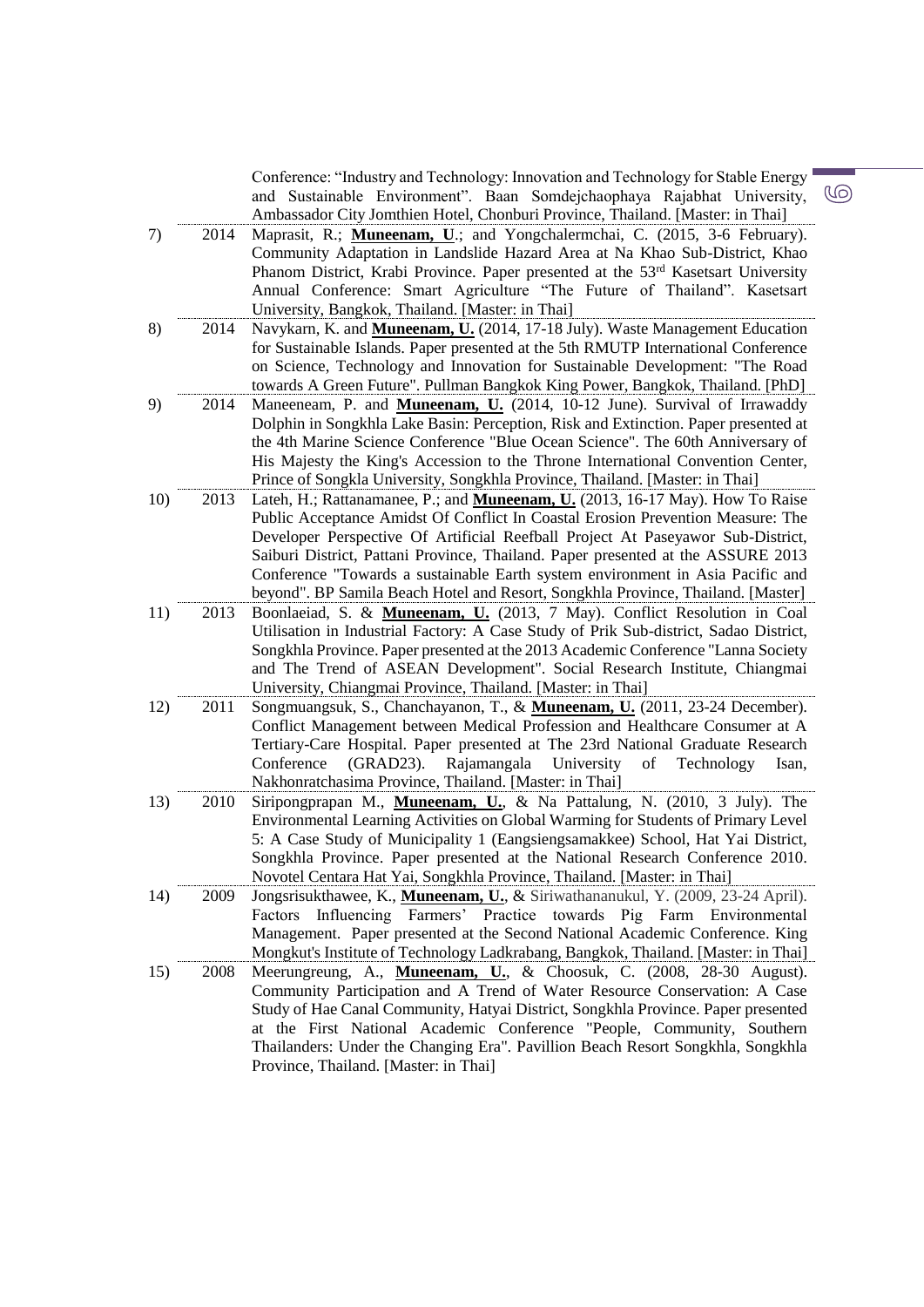| 1) | 2018 Navykarn, K. and Muneenam, U. (2018). The Development of Integrated         |
|----|----------------------------------------------------------------------------------|
|    | Environmental Education Activities for Solid Waste Management in Libong          |
|    | Island, Trang Province, Thailand. Scholar: Human Sciences, 10 (1), 52-65.        |
|    | ISSN: 2586-9388; TCI1 Index. [PhD]. Accessible FULL PAPER @:                     |
|    | http://www.assumptionjournal.au.edu/index.php/Scholar/article/view/3311/2        |
|    | 049                                                                              |
| 2) | 2015 Navykarn, K. and <b>Muneenam, U.</b> (2015). Waste Management Education for |

Sustainable Islands. *Applied Mechanics and Materials, 804*, ISSN: 1662- 7482; SCOPUS index. [PhD]

### **TRAINING COURSES**

| 1) | 22 October $2018 -$<br>2 November 2018                                                                                             | Local Economic Development, Johannesburg, South Africa.                                                                                             |
|----|------------------------------------------------------------------------------------------------------------------------------------|-----------------------------------------------------------------------------------------------------------------------------------------------------|
| 2) | 24-27 October<br>2016 (Bangkok)<br>25 November 2016-<br>December 2016<br>5.<br>(United Kingdom)<br>23-27 January 2017<br>(Bangkok) | Newton Fund Professional Development Programmes for<br>Midcareer 2016/2017, Bangkok and United Kingdom.                                             |
| 3) | 19 November 2015-<br>23 November 2015                                                                                              | Young Southeast Asian Leaders Initiative (YSEALI) Summit,<br>Kuala Lumpur, Malaysia                                                                 |
| 4) | 4 October 2014 - 9<br>November 2014                                                                                                | Empowerment Professional Fellows Program,<br>Economic<br>Montana and Washington, D.C., United States of America.                                    |
| 5) | 18 February 2013-1<br>March 2013                                                                                                   | International Course on Climate Change Adaptation in<br>Agriculture and Natural Resource Management, Kampala,<br>Uganda.                            |
| 6) | 8-12 June 2009                                                                                                                     | The Conservation and Sustainable Management of<br><i>The</i><br>Medicinal Plants of Tropical Forest, Bogor, Indonesia.                              |
| 7) | $8-26$<br>September<br>2008                                                                                                        | Facilitating Multi Stakeholder Processes and Social Learning:<br>Advanced Course in Upscaling Participatory Approaches,<br>Wageningen, Netherlands. |
| 8) | 5-23 March 2007                                                                                                                    | International Training of Trainers on Wetland Management,<br>Bogor, Indonesia.                                                                      |
| 9) | January 2002-<br>21<br>1 February 2002                                                                                             | Policy Communication Workshop, Naknon Pathom, Thailand.                                                                                             |

 $\mathbb{D}$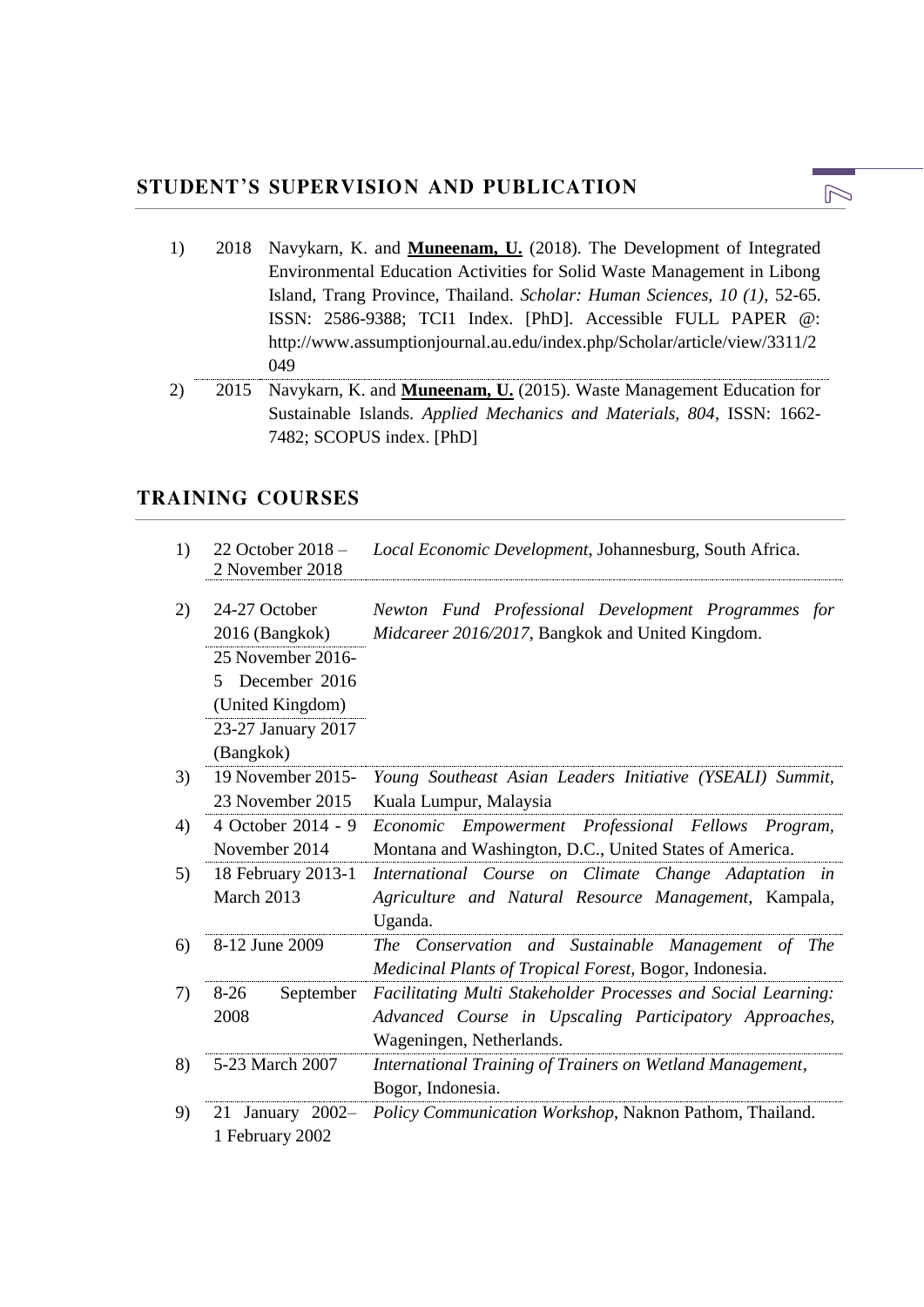## **RESEARCHES AND EXPERIENCES**

| 1)  | 2018 | Researcher: Local Knowledge Study of Sedge Utilisation for Handicraft; funded<br>by RDO, Prince of Songkla University.                                                                                                                                                                                                                                                                          |
|-----|------|-------------------------------------------------------------------------------------------------------------------------------------------------------------------------------------------------------------------------------------------------------------------------------------------------------------------------------------------------------------------------------------------------|
| 2)  | 2017 | Researcher: Food Security of The Three Cases Studied at The Conservative Areas;<br>Kuan Khee Sian Swamp Area; Kuan Kreng Swamp Area; and Tha Lae Noi Non-<br>Hunting Area, Thailand; funded by RDO, Prince of Songkla University.                                                                                                                                                               |
| 3)  | 2015 | Researcher: Shared culture of Baba-Nyonya for tourism linkage of four countries in<br>the ASEAN community; funded by RDO, Prince of Songkla University.                                                                                                                                                                                                                                         |
| 4)  | 2011 | Researcher: Local Wisdom Survey in Plant Genetic Protection Area under The<br>Royal Initiative of Her Royal Highness Princess Maha Chakri Sirindhorn<br>(RSPG), Rajjaprabha Dam EGAT, Suratthani Province; funded by RDO,<br>Prince of Songkla University.                                                                                                                                      |
| 5)  | 2010 | Researcher: Gender Equity Policy and Participation in Hazardous Substances<br>Management: A Case Study of Siting the Coal Storage and Size Separation Area,<br>Chanong Sub-district, Chana District, Songkhla Province; funded by National<br>Center of Excellence for Environmental and Hazardous Waste Management<br>(EHWM)-Southern Consortium Universities at Prince of Songkla University. |
| 6)  | 2009 | Researcher: Participation Model and Community-Based Tourism Marketing Plan<br>of Palm, Paddy, and Sea, Sathing Phra District, Songkhla Province, Thailand;<br>funded by Thailand Research Fund (TRF).                                                                                                                                                                                           |
| 7)  | 2008 | Researcher (Social issue): Exploration Project for Geological Resource<br>Management of Songkhla Lake Watersheds: Geochemical Exploration and<br>Sediment Supply in Southern Terrain of Songkhla Lake Watershed                                                                                                                                                                                 |
| 8)  | 2008 | Researcher: Recording of Phi Phi Islands Legends: Interpretation for Ecotourism,<br>funded by Faculty of Environmental Management, Prince of Songkla University<br>Accessible FULL TEXT @: http://www.envi.psu.ac.th/pp                                                                                                                                                                         |
| 9)  | 2007 | Researcher: The Preliminary Study Report of Public's Perception, Attitude,<br>Opinion, Concern from The Possible Impacts: A Case Study of Siting The Coal<br>Storage and Coal Separation Area, ZMC Industrial Co. Ltd., Southern Department,<br>Moo 9, Chanong District, Chana City, Songkhla Province                                                                                          |
| 10) | 2006 | Researcher (Social issue): IEE in Permanent House Construction for Tsunami<br>Survivors on the Phi Phi Don Island, Thailand                                                                                                                                                                                                                                                                     |
| 11) | 2006 | Researcher: Songkhla Environmental Master and Action Plan 2008-2011                                                                                                                                                                                                                                                                                                                             |
| 12) | 2005 | Eco-tour guide: Eco-Center, in Open Day, Griffith University, Nathan Campus,<br>Australia                                                                                                                                                                                                                                                                                                       |
| 13) | 2001 | (Social issue): Huapakhieo Development Project (Phatthalung<br>Researcher<br>Province)                                                                                                                                                                                                                                                                                                          |
| 14) | 1999 | Research Assistance: THAITREM Training to Urban Tambon Administrative<br>Organisations in Southern Thailand                                                                                                                                                                                                                                                                                     |
| 15) | 1998 | Interviewer: IEE and EIA of Songkhla Gas Separation Plant and Pipeline Gas<br>Projects                                                                                                                                                                                                                                                                                                          |
| 16) | 1996 | Interviewer: Zone 2 of Songkhla Province Election Poll                                                                                                                                                                                                                                                                                                                                          |

 $\circledcirc$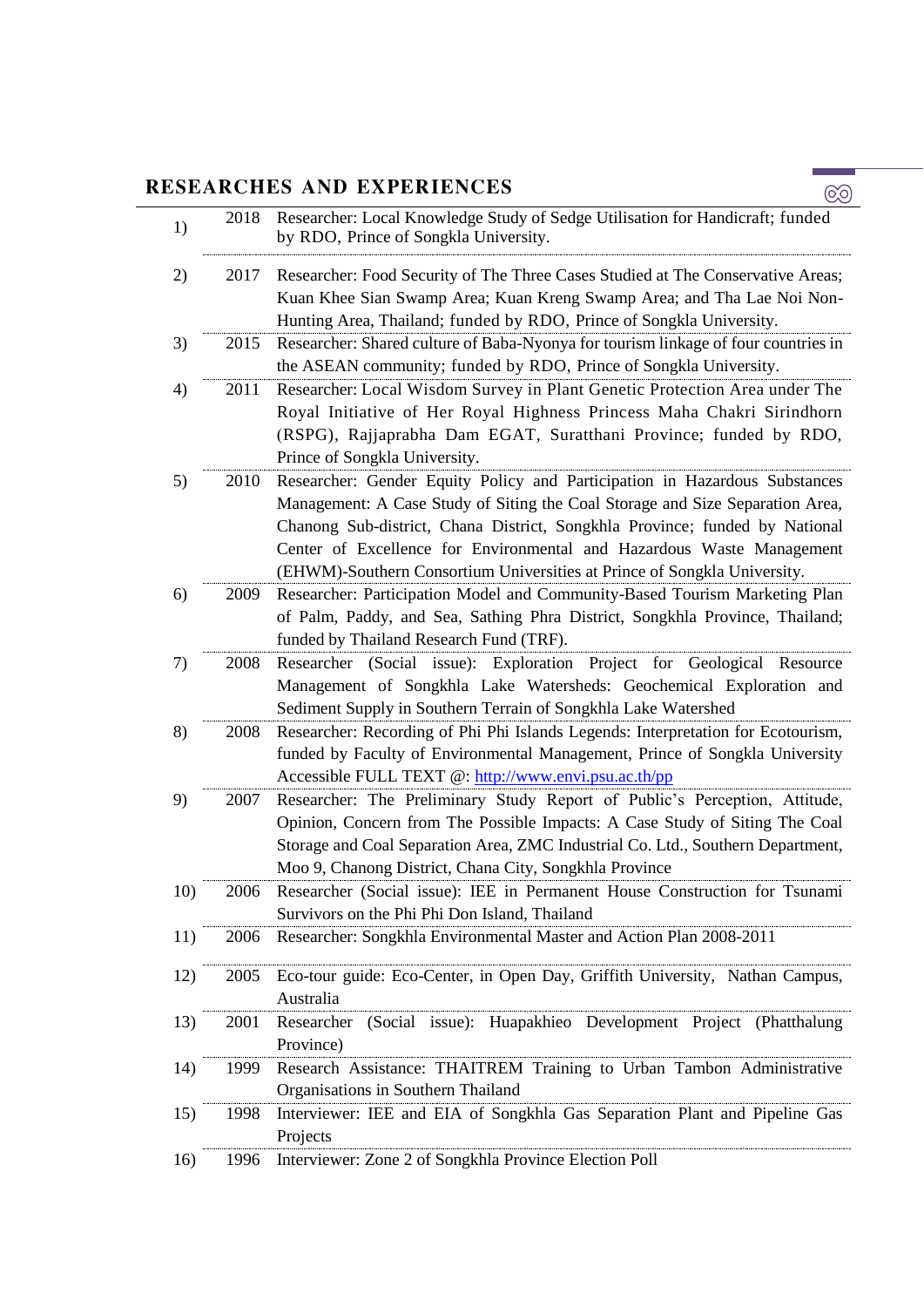#### **AWARDS**

| 1) | 2014 | Outstanding practice award on the 'Prince of Songkla University |  |  |  |  |
|----|------|-----------------------------------------------------------------|--|--|--|--|
|    |      | Foundation Day' (13 March 2014), Prince of Songkla University   |  |  |  |  |

- 2) 2013 Faculty's Excellent Researcher on the 'Researcher's and Research Innovation Day' (17 June 2013), Prince of Songkla University
- 3) 2010 Lecturer of the Year 2010, Prince of Songkla University

#### **EDITORS**

- 1) 2018 Reviewer; Academic Services Journal; Prince of Songkla University. ISSN: 0857-9296. TCI index. Q1. 2) 2017 Associate Editor; The International Journal of Interdisciplinary
- Environmental Studies (ISSN: 2329-1621 [print], 2329-1559 [online]); SCOPUS index.
- 3) 2016 Reviewer; KKU Science Journal. ISSN: 0125-2364. TCI index. Q1.
- 4) 2016 Reviewer; Kasetsart Journal (Social Sciences). ISSN: 0125-8370. SCOPUS index. Q3.
- 5) 2013 Associate Editor; The International Journal of Civic, Political, and Community Studies (ISSN: 2327-0047 [print], 2327-2155 [online]); SCOPUS index.
- 6) 2011 Associate Editor; The International Journal of Environmental, Cultural, Economic and Social Sustainability, Volume 7, Issue 2. (ISSN: 1832-2077; SCOPUS index)

#### **STUDY VISITS**

- 1) 2018 Study visit on Global Bamboo and Rattan Congress at the China National Convention Center, Bejing, China
- 2) 2010 Study visit on International Affairs Skills Development at Kyung Hee University, Korea
- 3) 2001 Study Visit on Environmental Education at King's College University of London, England
- 4) 1999 Student Exchange in Environmental Education, Griffith University, Queensland, Australia
- 5) 1996 Cultural Exchange at Metü University, Ankara, Turkey